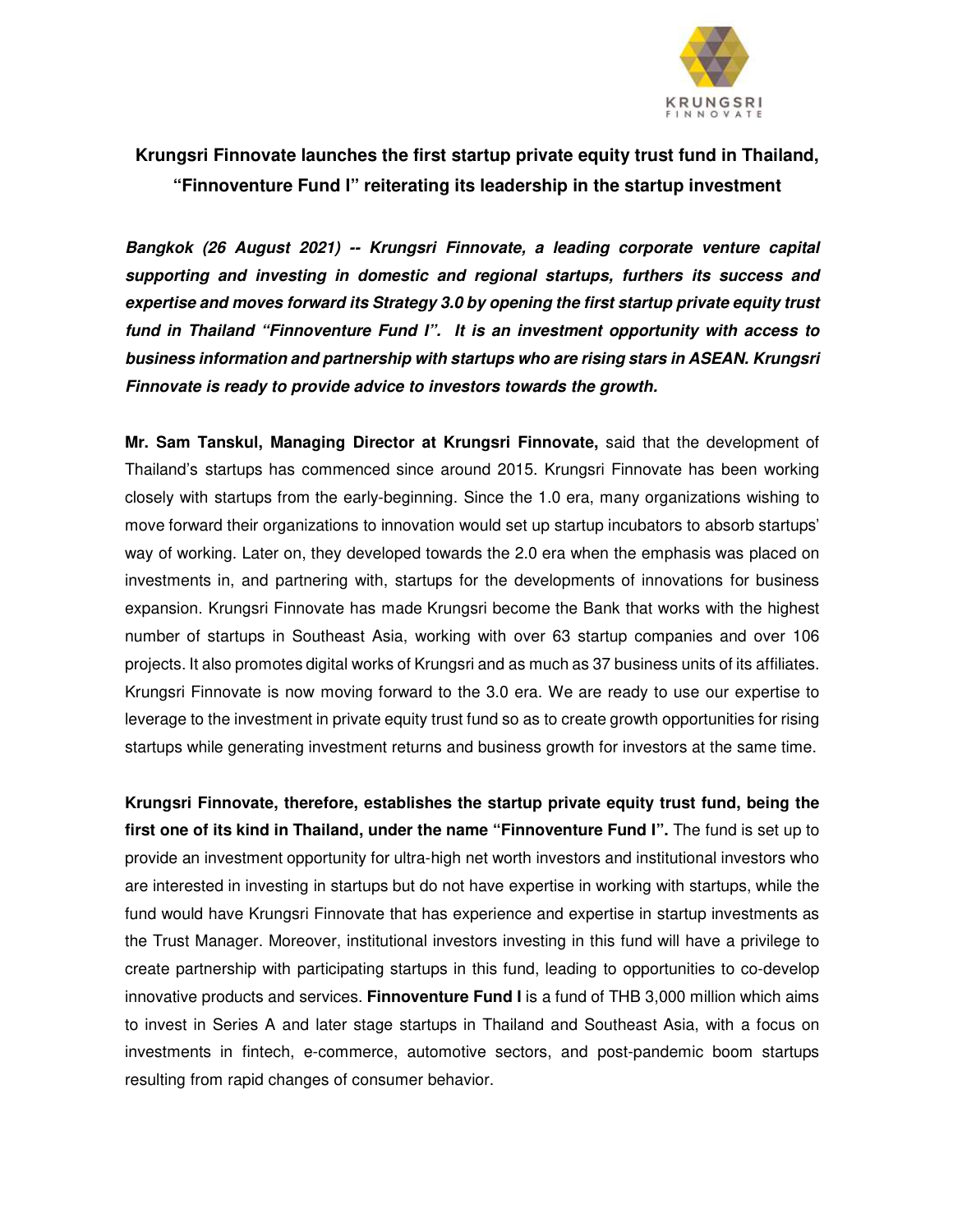

Since 2015, Thailand's startups have been getting stronger and stronger. Currently, investment in startups has tripled from its normal growth and Thailand had the first unicorn, Flash Express in 2021. These reflect the success and the tendency that many Thai startups have the potential to expand their business to the regional level. Meanwhile, startups in the ASEAN region are growing exponentially and are about to be listed in the stock market. It is also a good time for startups in the region as the COVID-19 situation is an obstacle hindering global giant startups from expanding their business into the region. It is, therefore, a chance for Thai and ASEAN startups to fully grow. Having a startup fund set up by an experienced expert allows interested investors to invest more easily and will help increase the capital for business expansion. Therefore, those who already have the high potential will grow even more.

"Krungsri Finnovate, with more than 4 years of investment experience of in more than 15 startup businesses with the total investment of more than THB 1,500 million, together with the strength of Krungsri and Mitsubishi UFJ Financial Group (MUFG) being one of the world's leading financial groups with a strong network, "Finnoventure Fund I" can grow strongly and succeed. Institutional investors, corporate and ultra-high net worth investors interested in this investment are invited to step into the digital world and grow with us. Krungsri Finnovate will launch a series of roadshows from August onward." Mr. Sam concluded.

If you require more information about, or you are interested in investing in, "**Finnoventure Fund I**", please reach out to us at Finnovate@krungsri.com or inbox to Facebook: Krungsri Finnovate.

--End--

## **About Krungsri Finnovate**

Krungsri Finnovate Company Limited is a corporate venture capital (CVC) arm of Krungsri that aims to be a fully strategic investor supporting FinTech as well as other banking-related tech startups in Thailand and other countries in Southeast Asia to grow toward their set goals through three core activities: the Venture Builder and Accelerator Program, strategic partnership, and CVC investment, which are made possible through collaboration with Krungsri's related business units.

#### **About Krungsri**

Krungsri (Bank of Ayudhya PCL and its group companies) is the fifth largest financial group in Thailand in terms of assets, loans, and deposits, and one of Thailand's five Domestic Systemically Important Banks (D-SIBs) with 76 years of history in the country. Krungsri is a strategic member of the Mitsubishi UFJ Financial Group (MUFG), Japan's largest financial group and one of the world's largest financial organizations. Krungsri provides a comprehensive range of banking, consumer finance, investment, asset management, and other financial products and services to individual consumers, SMEs, and large corporations through 656 domestic branches (617 Banking Branches and 39 Auto Business Branches) and over 32,406 service outlets nationwide. The Krungsri Group is the largest card issuer in Thailand with 9.6 million